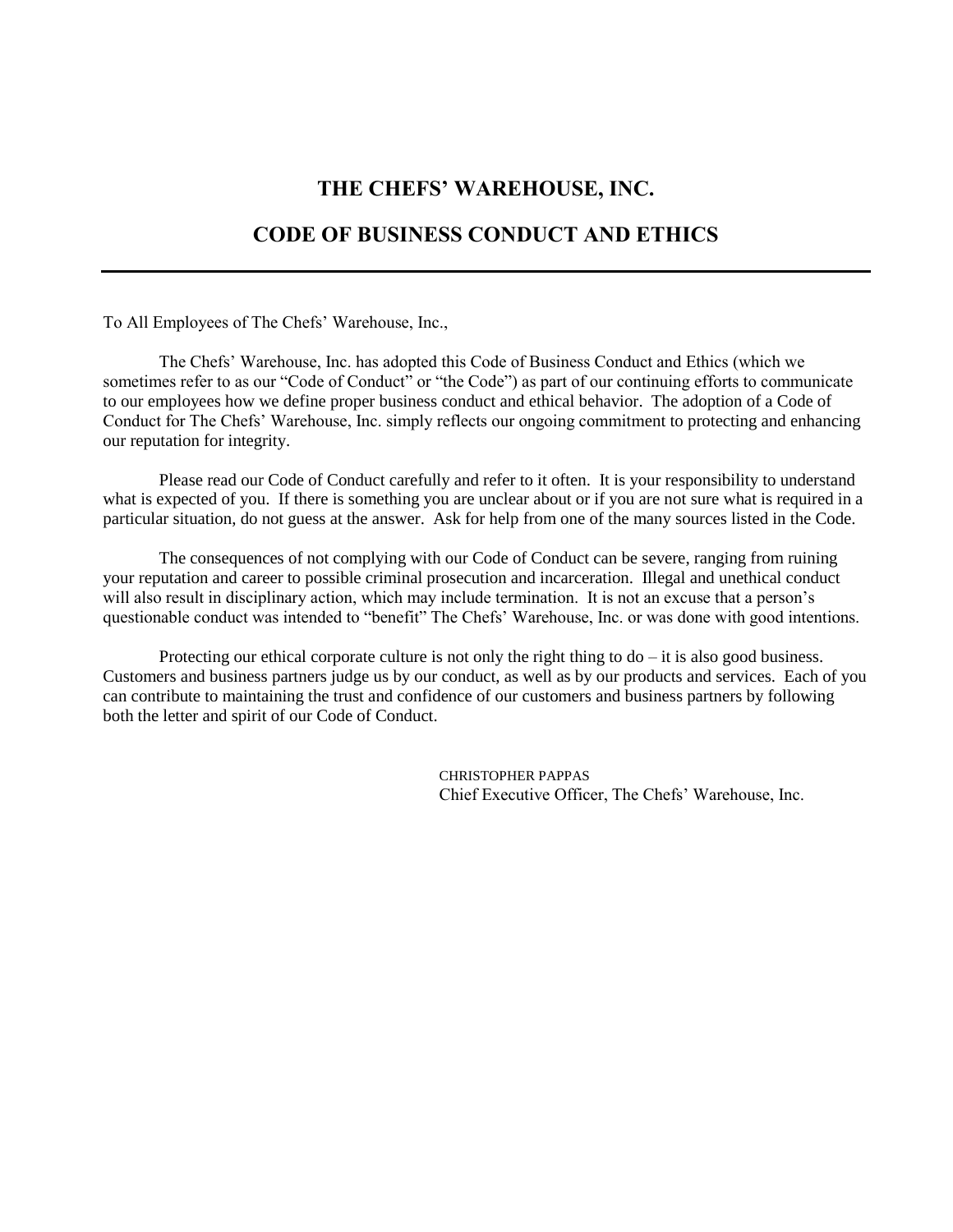## **I. GENERAL STATEMENT OF POLICY**

## *Our policy is to conduct business in an honest and ethical manner and in accordance with the laws that apply to us.*

The Company<sup>1</sup> seeks to be a good corporate citizen and to achieve our business goals in a manner that enhances our reputation for integrity. In order to do that, all of our directors, officers and employees must practice the highest legal, moral and ethical standards of honesty, integrity and fairness in the conduct of the Company's affairs. We have instituted this Code of Conduct as part of our efforts:

- to foster proper business conduct and honest and ethical decision-making, and
- to prevent unethical or unlawful behavior and to stop any such behavior as soon as reasonably possible after its discovery.

## *We expect you to follow this Code of Conduct and to report any violations of which you become aware.*

Under this Code of Conduct, each of our directors, officers and employees, regardless of job, title or level of responsibility:

- is responsible for his or her own actions with respect to proper business conduct and behavior, and
- if he or she sees or becomes aware of unethical or unlawful activity, is obligated to report such activity immediately to the General Counsel, Chief Financial Officer or our Chief Human Resources Officer.

Your supervisor or our Chief Human Resources Officer can help you make the report.

We also expect our suppliers and consultants to be guided by these standards. $2$  It is the responsibility of the employees retaining and supervising such persons to make sure that they are aware of this Code of Conduct and follow its principles in their work for the Company.

## *Violations of this Code of Conduct will lead to disciplinary action.*

 $\overline{a}$ 

To ensure compliance with this Code of Conduct, the Company will investigate and take such action as it determines necessary to protect its best interest. In those cases where violations have occurred,

References to the "Company" (or to "The Chefs' Warehouse, Inc." or to "we" or "our" or similar pronouns) in this Code of Conduct mean The Chefs' Warehouse, Inc. and all of its subsidiaries and affiliated companies. References to "Board of Directors" mean the Board of Directors of The Chefs' Warehouse, Inc.

<sup>&</sup>lt;sup>2</sup> References to the terms "employee" and "personnel," as used throughout this Code of Conduct, are generally intended to include – in addition to officers (including, without limitation, the chief executive officer, chief financial officer or persons performing similar functions), directors and employees (full-time and part-time) of the Company – suppliers, consultants and similar persons providing services at the direction of the Company. In some cases, implementation of the principles contained in this Code of Conduct may be different for third party service providers, depending on the scope and nature of the services provided. For example, certain "conflicts of interest" that would not be acceptable for an employee may be acceptable for a supplier, depending on the nature of the specific relationship. Please consult the General Counsel for guidance.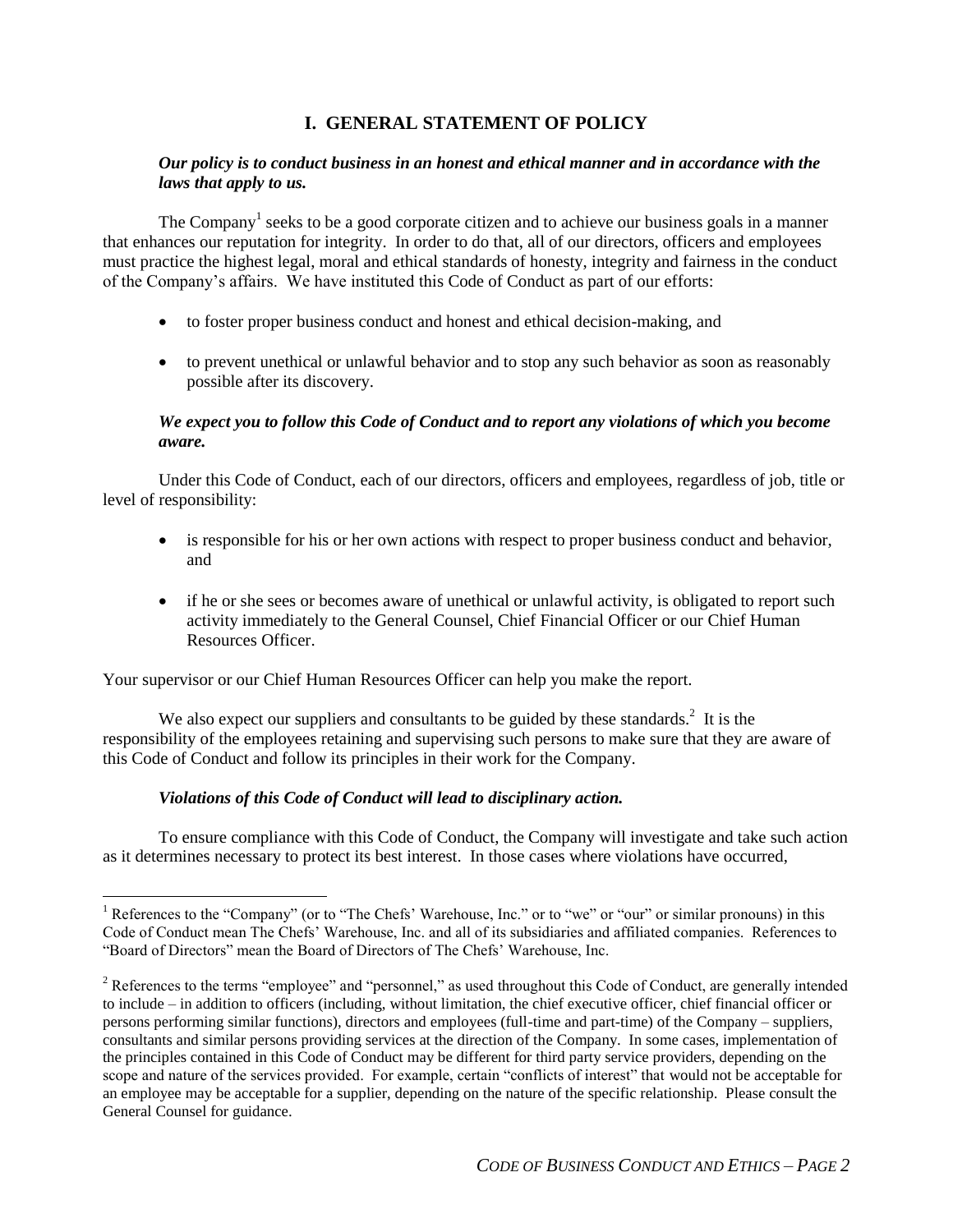disciplinary action will be taken, ranging from reprimand to termination. Violators may also be subject to criminal prosecution or civil lawsuits.

#### *Violations of our other policy statements may also be a violation of this Code of Conduct.*

We have other policy statements designed to assist the Company and its employees in complying with applicable laws and meeting appropriate standards of conduct, including, but not limited to:

- the Employee Handbook,
- the Insider Trading Policy,
- the Whistleblower Policy,
- the Related Party Transactions Policy,
- the Compliance With Anti-Corruption Laws Policy,
- the Retaining Foreign Third-Party Affiliates Policy, and
- the Statement of Company Policy on Corporate Communications.

Failure to comply with these policy statements will, in many cases, also be a violation of this Code of Conduct.

# **II. GUIDELINES FOR EMPLOYEE CONDUCT**

\_\_\_\_\_\_\_\_\_\_\_\_\_\_\_\_\_\_\_\_\_\_\_\_\_\_\_\_\_\_\_

Part II of our Code of Conduct provides guidelines for you to follow in dealing with some specific ethical and legal issues. Some of these guidelines are clear rules that you must follow –"do's and don'ts" for specific situations. On the other hand, ethical issues often involve balancing competing interests and making value judgments. As a result, many of these guidelines provide general principles that must be applied by you based on the facts with which you are faced. Sometimes applying those principles will be easy, and the proper business conduct will be clear. However, we often face complicated issues, where the right path to take may not be obvious or where there may be differences of opinion regarding proper conduct. It is each employee's responsibility to work through those issues, seek appropriate advice and reach an answer that meets high ethical standards. The people described below are available to help you. They will be happy to answer your questions or assist you in seeking advice from other appropriate members of management.

*How to Get Your Questions Answered*

**Whenever you have questions about the requirements of this Code of Conduct or how they apply to your job, you should call one or more of the following persons:**

- **your manager or supervisor,**
- **the head of your business unit or department,**
- **the Chief Human Resources Officer, and**
- **the General Counsel.**

**In addition, for questions relating to financial reporting, accounting and related matters, you may contact the Chief Financial Officer or other members of the Finance Department.**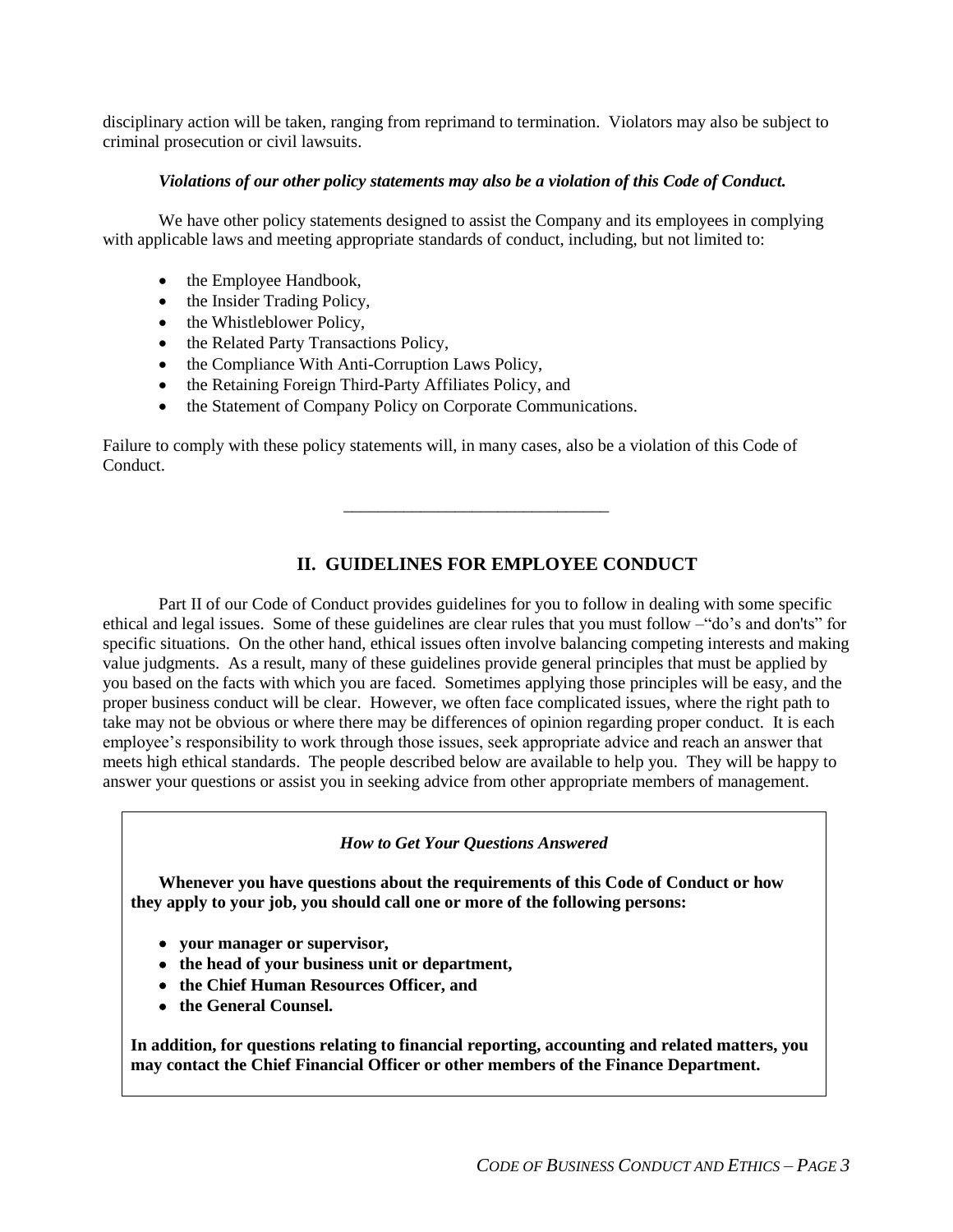#### *Selected Contact Information*

**Our General Counsel is Alexandros Aldous. He can be reached at (203) 894-1345 x10211 or aaldous@chefswarehouse.com.**

**Our Chief Financial Officer is John Austin. He can be reached at (203) 894-1345 x10221 or jaustin@chefswarehouse.com.** 

**Our Chief Human Resources Officer is Patricia Lecouras. She can be reached at (203) 894-1345 x10150 or plecouras@chefswarehouse.com.**

## *A. You may not use funds or assets of the Company for any unlawful or unethical purpose or for personal gain.*

The use of the funds or assets of the Company for any unlawful or unethical purpose, including any political or commercial bribery, is prohibited. In addition, no person may use his or her position in the Company or any funds or assets of the Company (including confidential information of the Company) for his or her personal gain.

## *Our policy is to forgo any business that can be obtained only by making improper or illegal payments or kickbacks.*

- No payment or gift shall be offered or made to a government official to influence any discretionary decision by such person in his or her official capacity. Should any such gifts or payments be requested, our General Counsel should be contacted immediately. Giving any gifts – even gifts or entertainment of nominal value – to government officials is highly regulated and often illegal.
- No payment shall be offered or made to an employee or representative of an existing or potential customer or other business partner to influence any business decision by such person. Should any such payments be requested, our General Counsel should be contacted immediately.
	- In circumstances where it would not violate any other policy of the Company and would not create an appearance of impropriety or be considered a business inducement, you may provide non-monetary gifts or entertainment in accordance with the policies, procedures and monetary limits applicable to your business unit and job responsibilities. In general, such gifts or entertainment must be of nominal value.
	- Business meals with customers or other business partners are permitted and expenses for those meals will be reimbursed in accordance with applicable expense reimbursement policies.
- See the Compliance with Anti-Corruption Laws Policy and the Retaining Foreign Third-Party Affiliates Policy for additional relevant requirements and prohibitions.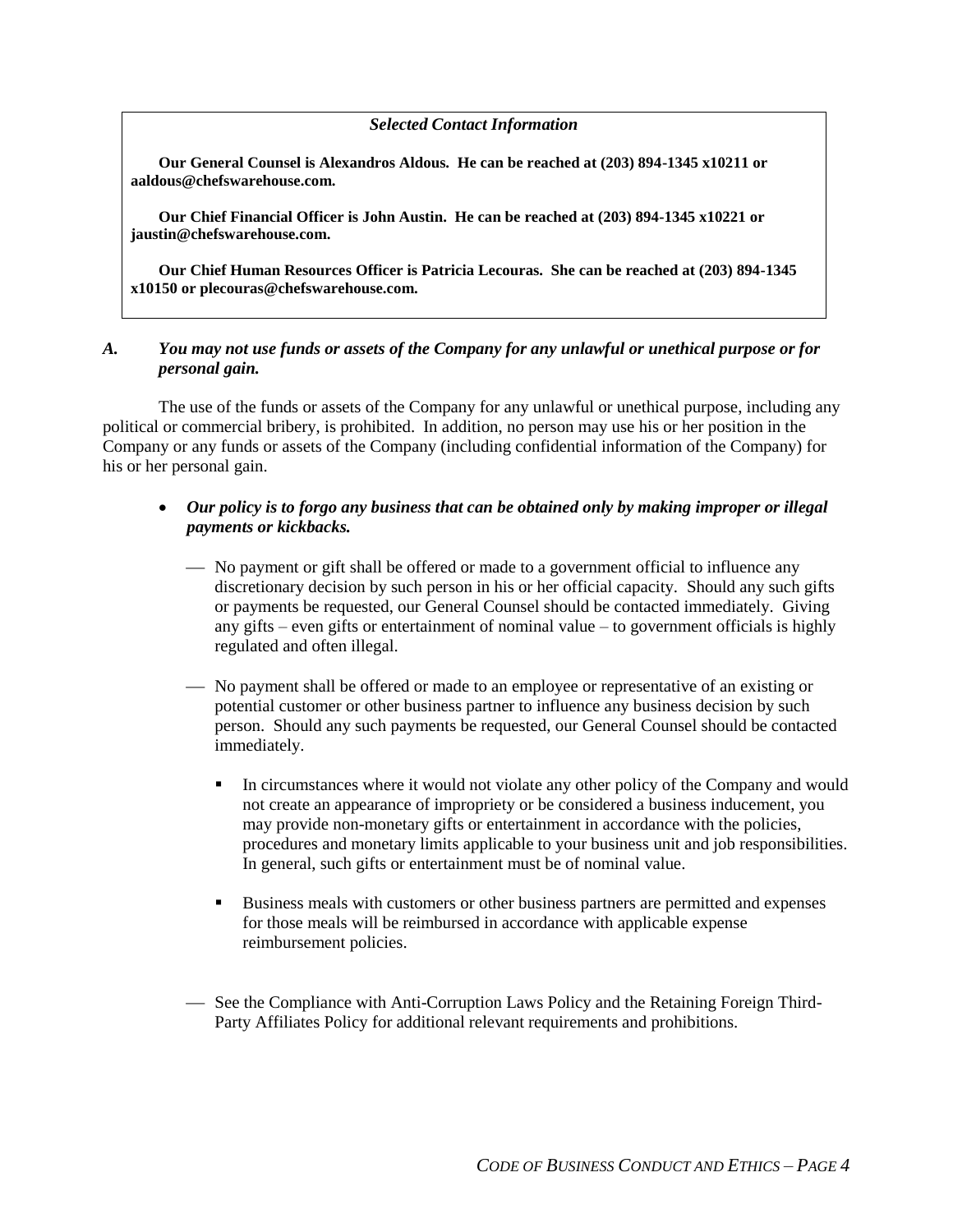- *Endeavor to deal fairly with the Company's customers, suppliers, competitors and other employees at all times.*
	- No employee or director of the Company may take unfair advantage of anyone through manipulation, concealment, abuse of privileged or confidential information, misrepresentation of a material fact or any other unfair dealing practice.
- *Subterfuge of any kind in making payments or other use of the assets of the Company is forbidden.*
	- No payment by a third party on behalf of the Company may be authorized with the intention that any part of it is to be used for any unlawful purpose.
	- No payment or other use of assets or funds by the Company may be offered or made for a purpose other than that described by the records supporting the payment.
- *You may not accept payments or gifts that obligate you with respect to matters relating to our business or that create an appearance that your decision-making would be improperly influenced.*
	- Gifts of any type or amount may never be solicited from suppliers, customers or other business partners.
	- Any form of a gift that may obligate one of our employees to act in a particular manner with regard to our business is a bribe and is not allowed, regardless of its value. In addition, you may not accept cash gifts, regardless of amount.
		- If a supplier, customer or other business partner offers you a bribe, kickback or other improper payment, you should report the attempt to the General Counsel or Chief Financial Officer.
		- You may accept gifts of nominal value ordinarily used for sales promotion (for example, calendars, appointment books, pens, etc.) and may accept other gifts consistent with local social and business custom if reasonable in cost and frequency and reported to your supervisor.
	- The receipt of ordinary "business lunches" or reasonable entertainment consistent with local social and business custom is also permissible if reasonable in cost and frequency.

If an employee receives a gift that would not be permitted by the above guidelines, it must be reported to the employee's supervisor. We may ask the employee to return the gift or, if return of the gift is not practical, it may be required to be given to the Company for charitable disposition or such other disposition as may be appropriate. Please note that it is not our desire for our employees to appear unfriendly or unsociable. However, it is our policy to avoid any actions that may throw doubt on the integrity or motivation of our employees or the Company.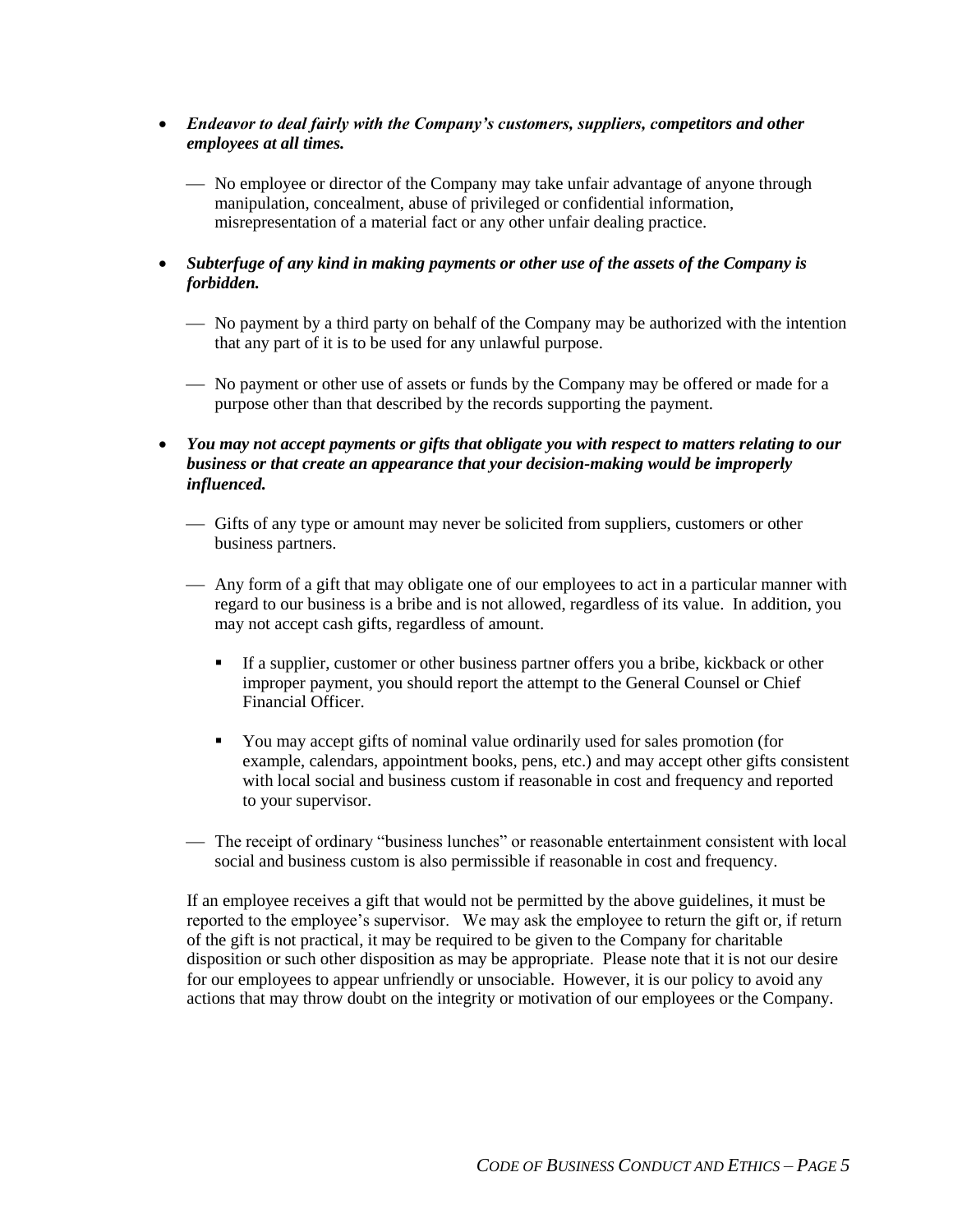- *Do not advance your personal interests at the expense of the Company.*
	- You may not take for yourself any opportunity for financial gain that you find out about because of your position at the Company or through the use of property or information of the Company, unless the Board of Directors has made a decision to forgo the opportunity.
	- See below, under Section II.B., "Conflicts of Interest Policy" for additional policies that apply.
- *Protect the property and assets of the Company and ensure their proper use.*
	- Employees must protect the property and assets of the Company from loss, waste, damage or theft and must use them only for legitimate business purposes.
		- Assets of the Company include funds, investments, facilities, equipment, proprietary or confidential information, technology, business plans, ideas for new products and services, trade secrets, inventions, copyrightable materials and client lists.
		- Unless otherwise prohibited by an employee's supervisor, limited and reasonable incidental use of telephone, computer or similar equipment of the Company is permitted, so long as it does not interfere with business use and is in compliance with all other applicable policies of the Company.
	- Any employee found to be engaging in, or attempting, theft of any property of the Company or any personal property of other employees will be subject to termination and possible civil and criminal proceedings. All employees have a responsibility to report any theft or attempted theft to appropriate management.
	- See below, under Section II.F., "Protection of Proprietary Information" for additional policies that apply.

## *B. Conflicts of Interest Policy*

## *1. Failure to disclose a conflict of interest is a violation of this Code of Conduct.*

We expect our employees to be free from any influence that is inconsistent with their obligations to the Company. There are many types of situations that may result in an employee having a conflict of interest or a potential conflict of interest with the Company. Having a conflict of interest does not necessarily mean you have done something improper; however, the failure to disclose the conflict of interest is a violation of this Code of Conduct.

Because there are many different types of conflicts of interest, there are also many different ways they can be resolved. For example, if a conflict arises because a family member of an employee takes a job with one of our customers, we can take steps to make sure that the family member is not in a decisionmaking position with respect to transactions with that customer. However, those steps cannot be taken unless prompt and complete disclosure has been made. Disclosure should be made to the General Counsel.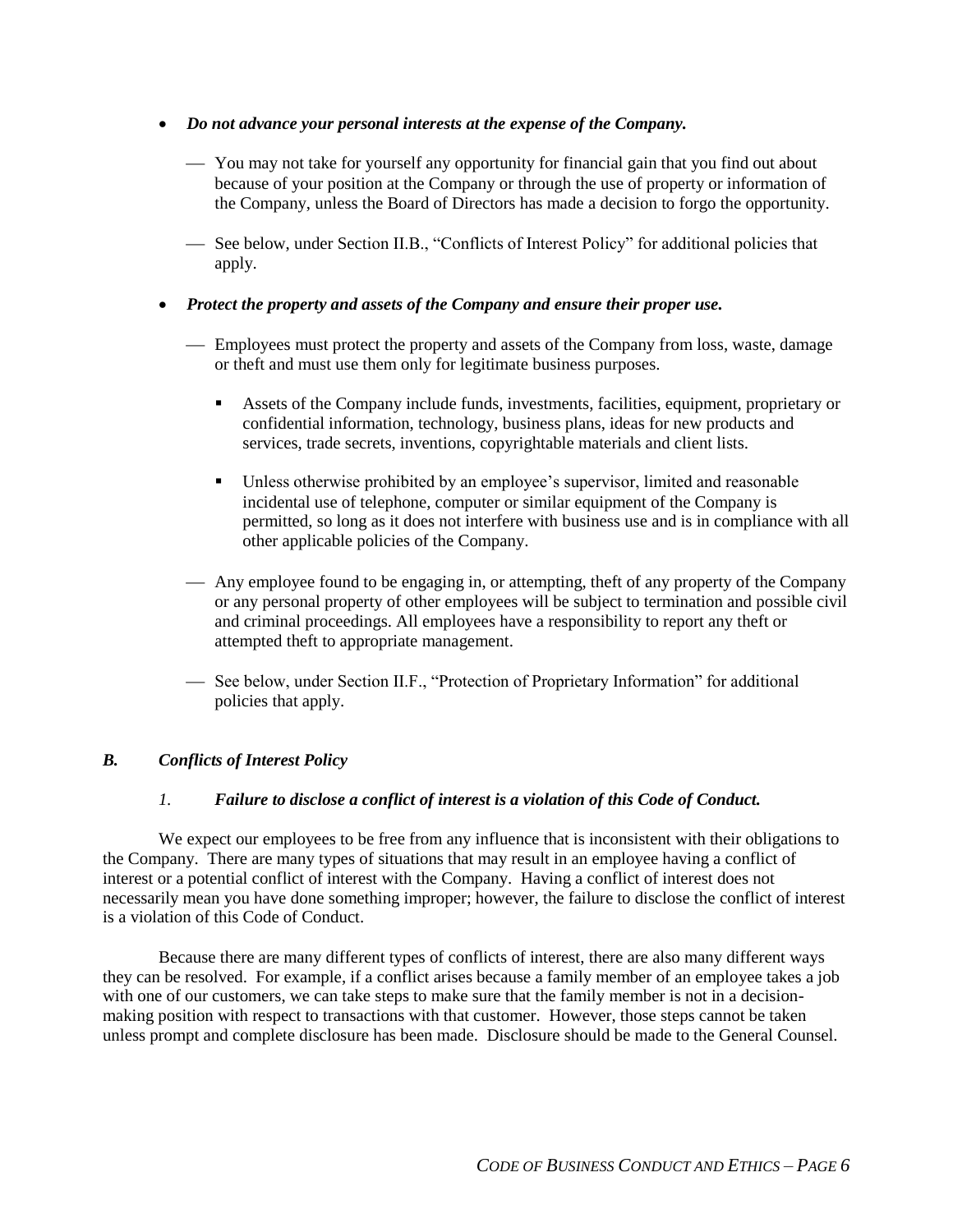## *2. Your business dealings on behalf of the Company should not be influenced, or appear to be influenced, by your personal interests or your relationships with others.*

We expect our employees, in their work for the Company, to act at all times in the best interest of the Company. Accordingly, employees should remain free from obligations to, or relationships with, any person or company with whom we do business or compete that could interfere with the Company's best interests. In addition, as described above, it is also the duty of employees not to utilize their position with the Company for personal advantage or gain.

The rights of our employees will be respected in the conduct of their personal affairs and investments, and we encourage our employees to be active members of the community, so long as such conduct and activities do not adversely reflect upon the Company, interfere with our employees' normal duties and employment responsibilities or present a conflict of interest to the Company. Employees need not seek prior approval for participating in various community, school or other such charitable activities unless such participation results in a potential conflict of interest; provided, however, that any employee invited to join a corporate board of directors (whether for a public or private corporation) must obtain the approval of the General Counsel prior to accepting such position.

## *3. The following are examples of conflict of interest situations:*

While it is not possible to describe all situations and conditions that might involve a conflict of interest, the following examples indicate areas where conflicts may arise:

- *Financial interests in competitors, customers or suppliers.* Where an employee, close relative (such as a member of his or her family or household, in-laws, etc.) or any other person with whom the employee has a close personal relationship has a direct or indirect financial interest in an organization which does business with or is a competitor of the Company, a conflict of interest may exist. Such a conflict is unlikely if the financial interest consists of holdings of less than one percent of any class of securities in a widely held corporation listed on a recognized stock exchange or regularly traded on an over-the-counter market or if our transactions with that corporation would not tend to either affect the value of such securities or contribute materially to such corporation's earnings. However, depending on the circumstances, a conflict of interest might exist, even if the amount of holdings in such corporation is less than one percent, where the employee is in a position to control or influence our decisions or actions with respect to a transaction with such corporation. In addition, if the investment or interest by the employee, close relative or any other person with whom the employee has a close personal relationship is in a small organization doing business with us, a conflict of interest is likely in view of the possible relative importance of the transaction to such an organization.
- *Serving in the management of customers, suppliers or competitors***.** Where an employee serves as a director or officer or in any other management or consulting capacity with, or renders other services to, another organization which does or is seeking to do business with us, or which is a competitor, a conflict of interest will normally exist.
- *Transactions with customers or suppliers of the Company*. Where an employee, a close relative of the employee or any other person with whom the employee has a close personal relationship buys, sells or leases (other than on behalf of the Company) any kind of property, facilities, services or equipment from or to any person or organization which is, or is seeking to become, a customer or supplier of the Company, a conflict of interest may arise.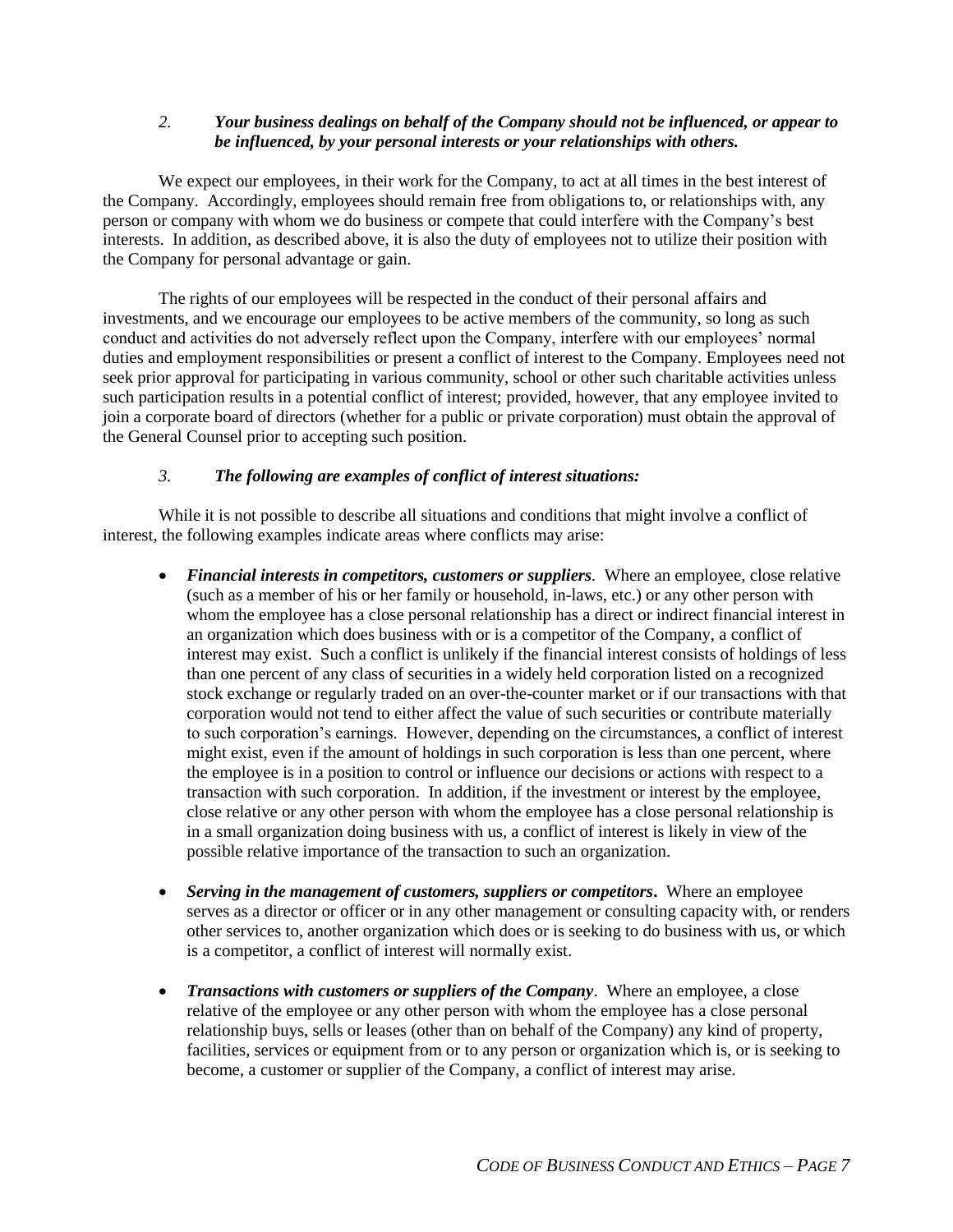- A conflict would not normally exist, however, in cases of routine personal purchases, sales or leases made in the ordinary course from or to a large established company, such as for the employee's personal household needs.
- On the other hand, if the employee, as part of his or her job responsibilities for us, is in a position to make or influence decisions pertaining to transactions with such a company, a potential conflict of interest might exist, depending on the circumstances, if he or she has any private transactions with that company.
- *Transactions with the Company***.** Any proposed business transaction between the Company and an employee of the Company (other than those relating to the employee's employment or services as an employee), a close relative of an employee, any other person with whom the employee has a close personal relationship or any entity in which the employee has an ownership interest would generally involve or lead to a conflict and must be fully disclosed to appropriate management in advance and requires approval by the General Counsel or the Board of Directors. Such transactions may also be addressed by the Company's Related Party Transaction Policy.
- *Corporate opportunity*. Where an employee, a close relative of the employee or any other person with whom the employee has a close personal relationship participates in any personal venture or transaction involving any existing or potential business activity or opportunity in which the Company has an expressed interest, or is of the type that the Company would be expected to consider, a conflict of interest may be present, unless the Board of Directors has made a decision to forgo the opportunity.

The above examples are not intended to be an all-inclusive list of possible conflicts. In addition, there are other situations which, while not clear-cut conflicts of interest, may be inconsistent with the high standards of business ethics that our employees are expected to follow. As noted above, you should disclose any conflicts of interest or potential conflicts of interest to the General Counsel. You should also refer to the Related Party Transaction Policy when confronted with potential conflicts of interest.

## *C. Policy Regarding Financial Reporting and Recordkeeping*

## *1. Unauthorized transactions and illegal or improper recordkeeping are not permitted.*

- Business transactions shall be reported promptly and accurately in order to permit the preparation of accurate financial and other records.
- Business transactions shall be executed only by employees authorized to do so.
- Business transactions shall be evidenced by full and complete written agreements in accordance with policies and procedures approved by the General Counsel and the Finance Department.
- Acquisitions or dispositions of assets and other transactions are permitted only with authorization by the appropriate management levels.
- Employees are prohibited from knowingly making untrue or misleading statements to our independent auditors or internal auditors or causing anyone else to do so, and no employee may seek to improperly influence, directly or indirectly, the auditing of our financial records.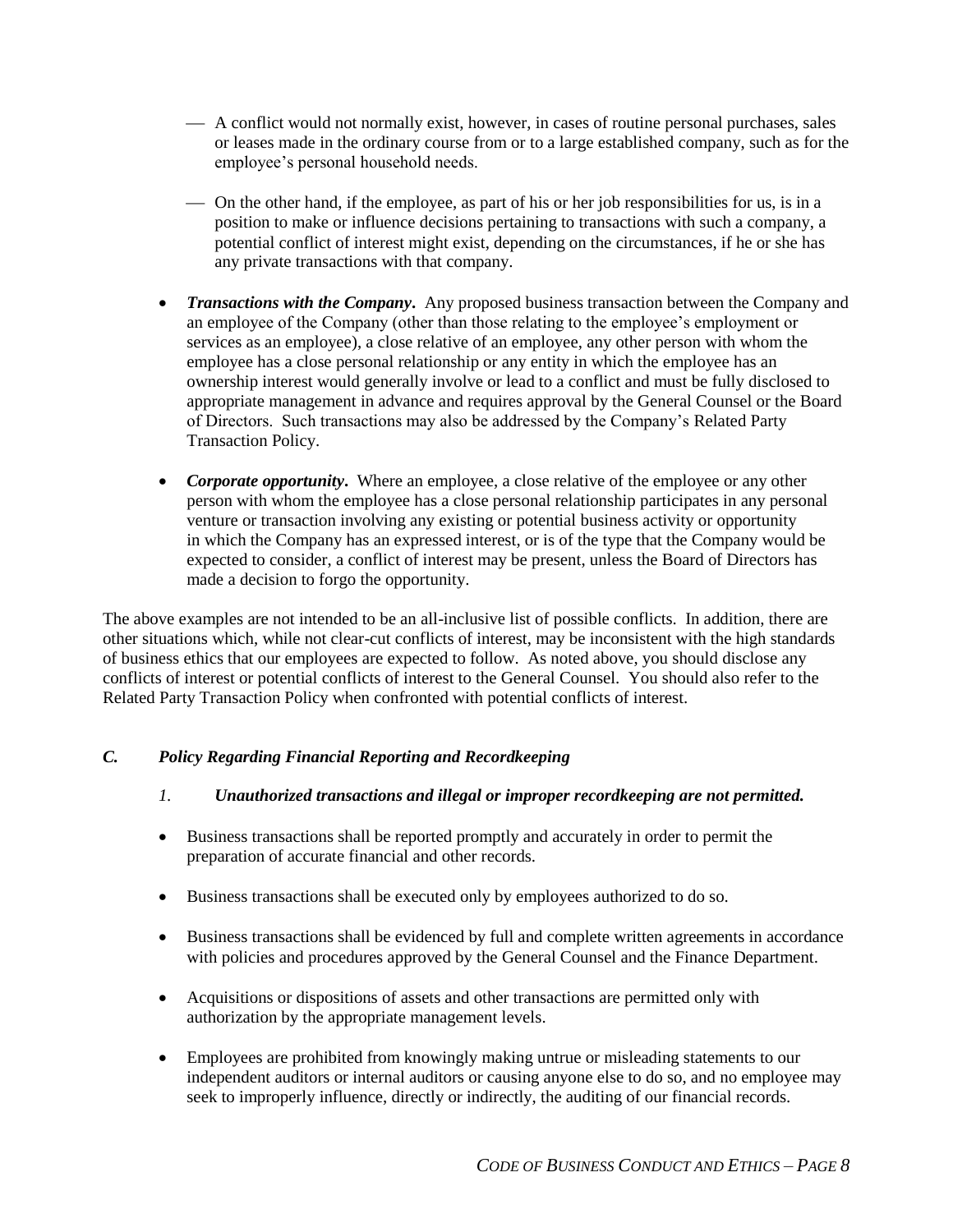• Data transmitted and/or stored electronically by the Company shall be protected from errors, disasters, misuse, unauthorized access and fraud.

## *2. No employee may create or participate in the creation of any records that contain false information or that are intended to mislead anyone or conceal anything that is improper.*

To ensure that records accurately and fairly represent all business transactions:

- all assets and transactions must be recorded in normal books and records;
- no unrecorded funds shall be established or maintained for any purpose;
- all expense reports must accurately reflect the true nature of the expense; and
- oral and written descriptions of transactions, whether completed or contemplated, provided to those responsible for the preparation or verification of financial records must be accurate.

If an employee becomes aware of any improper accounting or financial reporting practice or any improperly recorded or documented transaction, he or she should report the matter immediately to the Chief Financial Officer, the General Counsel or our Chief Human Resources Officer.

## *D. Policy Regarding Governmental Investigations*

It is our policy to fully cooperate with any government investigation involving the Company. However, the Company should have the opportunity to be adequately represented in such investigations by its own legal counsel. Accordingly, if employees obtain information that would lead them to believe that a government investigation or inquiry is underway, this information should be communicated immediately to the General Counsel. Sometimes it is difficult to tell when a routine government audit or inspection graduates into a government investigation. We must rely on the common sense and alertness of all of our employees for making this important determination. If in doubt, employees should consult with the General Counsel.

Appropriate handling of government investigations is very important for the Company, its management and all employees. Many federal laws regulating the conduct of our business (including antitrust, securities, privacy, OSHA, environmental, tax and financial laws) contain civil and criminal penalties. The criminal penalties may apply to the Company and to those individuals within the Company who actually took the actions that violated the law or failed to take actions that resulted in a violation of the law. In some government investigations, the Company's lawyers can protect the interests of both the Company and its employees. In some cases, there may be a conflict of interest between the Company and individual employees, and individual employees may need their own legal counsel.

Employees should never, under any circumstances:

- destroy or alter any documents in anticipation of a request for those documents from any government agency or a court;
- lie or make any misleading statements to any government investigator; or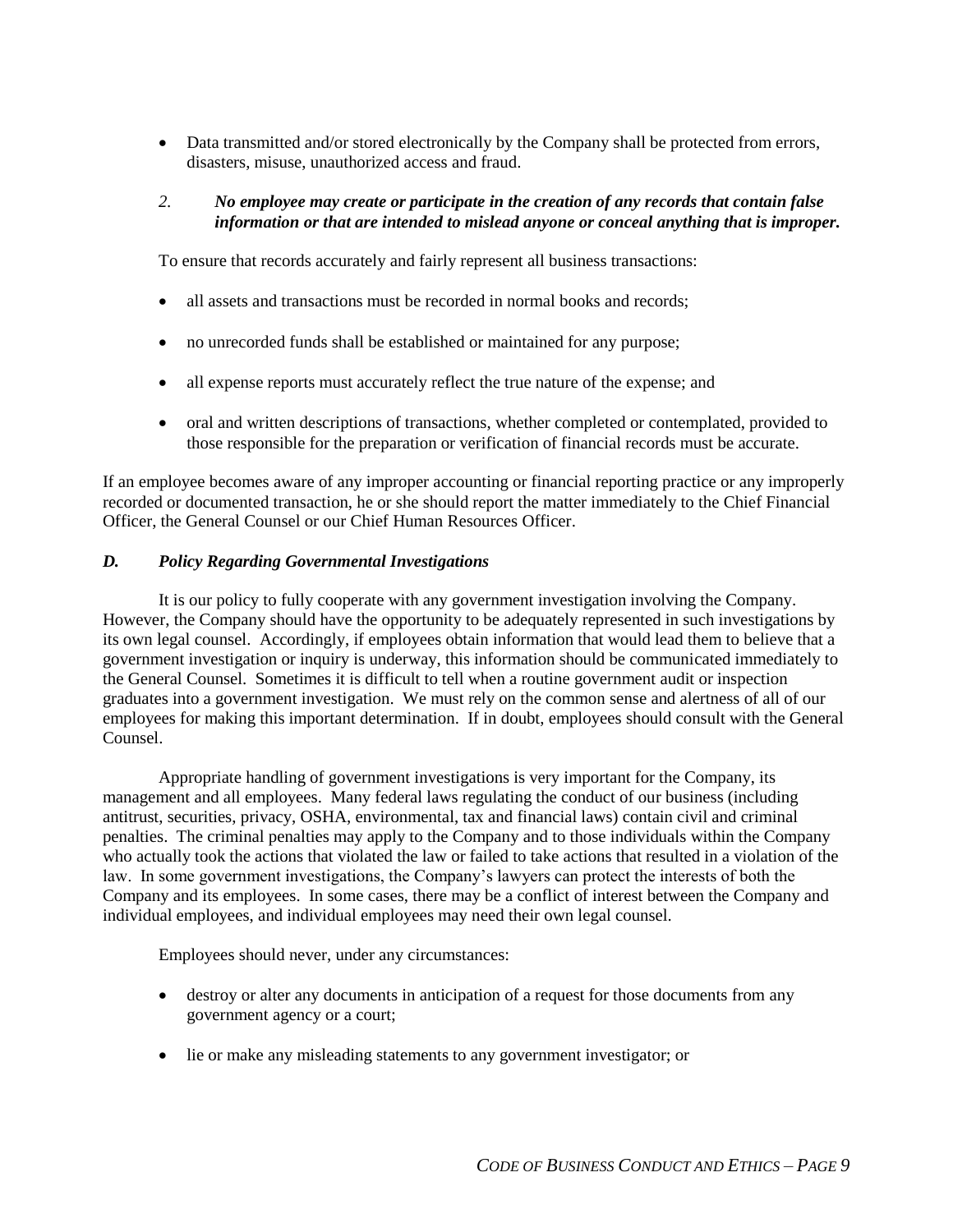attempt to cause any other company employee, or any other person, to fail to provide information to any government investigator or to provide any false or misleading information.

The law guarantees all of us a right to be represented by legal counsel during any investigation or inquiry by any government agency. In view of the extremely technical nature of these government investigations, we feel that the Company should be represented and that all of our employees should be made aware of the opportunity for such representation. This applies any time any government investigator wants to ask questions about individual employee activities.

Employees also have this right if the questions are asked off of company property, such as at your home during the evening. There is no reason any individual should not be allowed sufficient time to consult with legal counsel before answering questions from governmental investigators that may subject that employee to individual criminal or civil liability.

If a government inquiry arises through the issuance of a written subpoena or written request for information (such as a Civil Investigative Demand), such request should immediately, before any action is taken or promised, be submitted to our General Counsel.

## *E. Compliance with Laws*

## *1. Know, respect and comply with all laws, rules and regulations applicable to the conduct of our business.*

Many laws and regulations apply to us and our business. Responsibility for compliance with such laws is part of everyone's job description. This section of the Code of Conduct is intended to highlight some of the legal issues that confront us. Many of the laws applicable to our business are complex and evolving. We do not expect our employees to be experts on these laws, but we do expect you to:

- make the effort to understand the laws and company policies that apply to your specific job responsibilities;
- review educational materials provided to you and participate in all required training programs; and
- ask questions of and seek advice from our General Counsel and be guided by the advice received.

The remainder of this section discusses some specific types of laws that apply to our business.

#### *2. Antitrust Law*

The objective of the antitrust laws and other laws governing competition is to promote vigorous competition by prohibiting competitors from sharing certain information or working together in certain ways that reduce competition. Our policy is that all personnel comply with all applicable antitrust laws and other laws governing competition. Employees should consult with the General Counsel whenever any question arises as to the possible application of the laws governing competition and be guided by the advice received.

You should be aware that serious legal consequences, including in some cases criminal fines and penalties, may result from agreements or understandings with competitors, including any such agreements: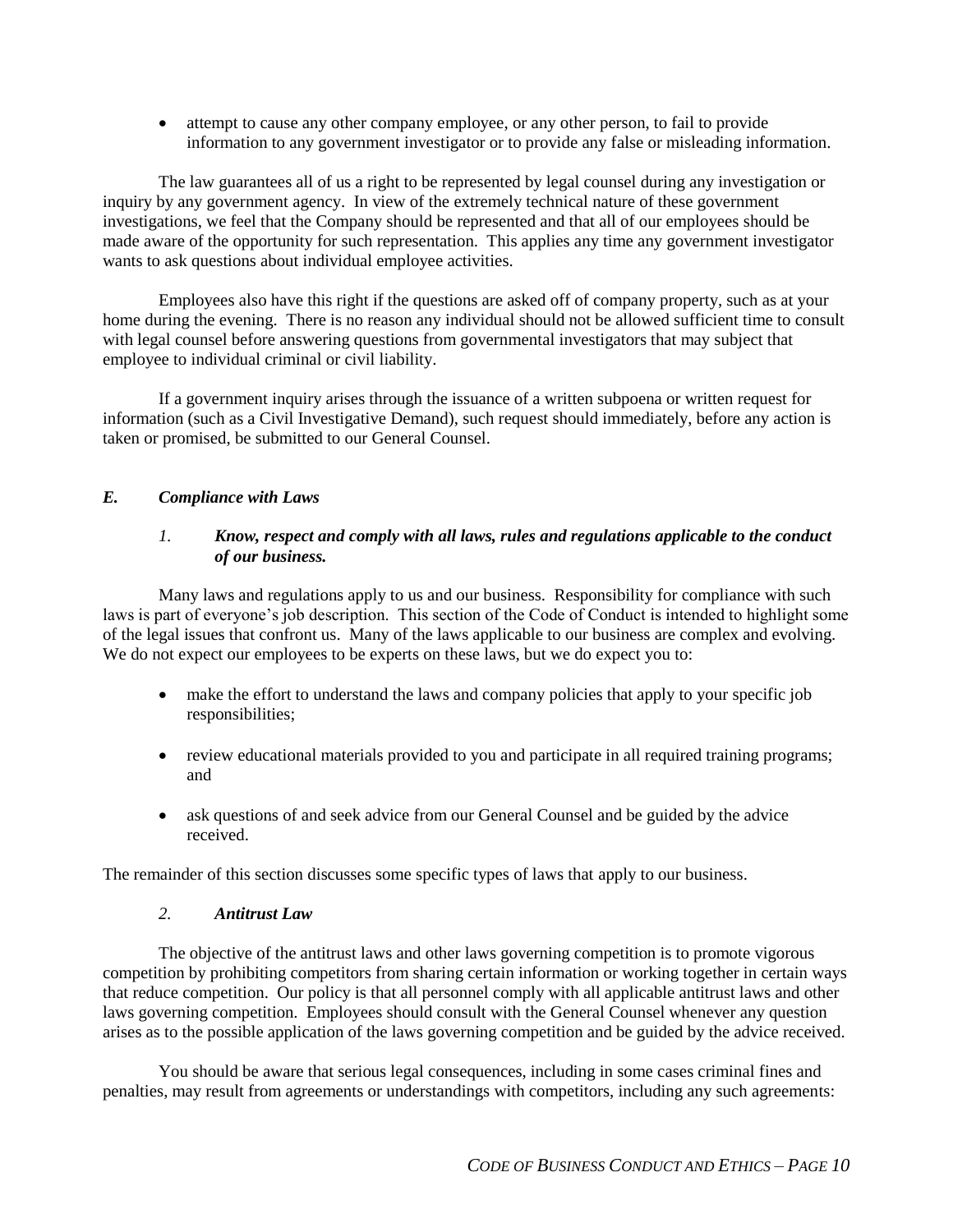- to set or control prices;
- to allocate customers or territories:
- on bidding terms or whether or not to submit a bid for a particular business or type of business; and
- to boycott customers or suppliers.

Certain other types of communications with competitors and certain ways of working together with competitors are permitted under the antitrust laws, but you should consult with the General Counsel before any meetings or discussions with competitors and should report back to the General Counsel on the substance of any meetings or discussions that are held. An example of the type of action that generally is permitted, under the supervision of the General Counsel, is participation by appropriate employees as our representatives in industry associations or trade groups.

## *3. U.S. Foreign Corrupt Practices Act & Other Anti-Corruption Laws*

The U.S. Foreign Corrupt Practices Act prohibits the Company and individuals from giving anything of value, directly or indirectly, to foreign government officials, parties or candidates to corruptly obtain or retain business. Many other nations also have anti-corruption laws. Accordingly, each employee is expected to acquaint himself or herself with the Company's Compliance with Anti-Corruption Laws Policy and the Retaining Foreign Third-Party Affiliates Policy. Furthermore, no funds or assets of the Company will be used or offered, directly or indirectly, for political contributions outside the United States, even where permitted by applicable law, without the prior written approval of the General Counsel of the Company.

## *4. Food and Product Safety Laws*

The safety and quality of the Company's products are critical to maintaining the trust of customers and the Company's reputation. It is a goal of the Company to provide safe products that meet high quality standards. It is the policy of the Company to comply with all food and product safety laws applicable to the Company and its operations. Each employee is expected to acquaint himself or herself with all food safety and other laws and procedures applicable to the employee's assigned duties and comply with all such laws and procedures.

## *F. Protection of Proprietary Information*

Proprietary information developed or acquired by the Company and not freely available to others is a valuable asset that must be protected against theft or inadvertent loss. Improper disclosure could destroy the value of such information to us and substantially weaken our competitive position.

Various types of proprietary information include trade secrets, as well as other technical, financial, and business information, which we either wish to keep confidential or are under an obligation to keep confidential. For example, such proprietary information may concern products or services developed or being developed by us, research results, cost data, marketing strategies, financial budgets and long-range plans. All such information and any copies (whether physical or electronic) should be managed and kept in a manner designed to protect them from accidental or unauthorized disclosure.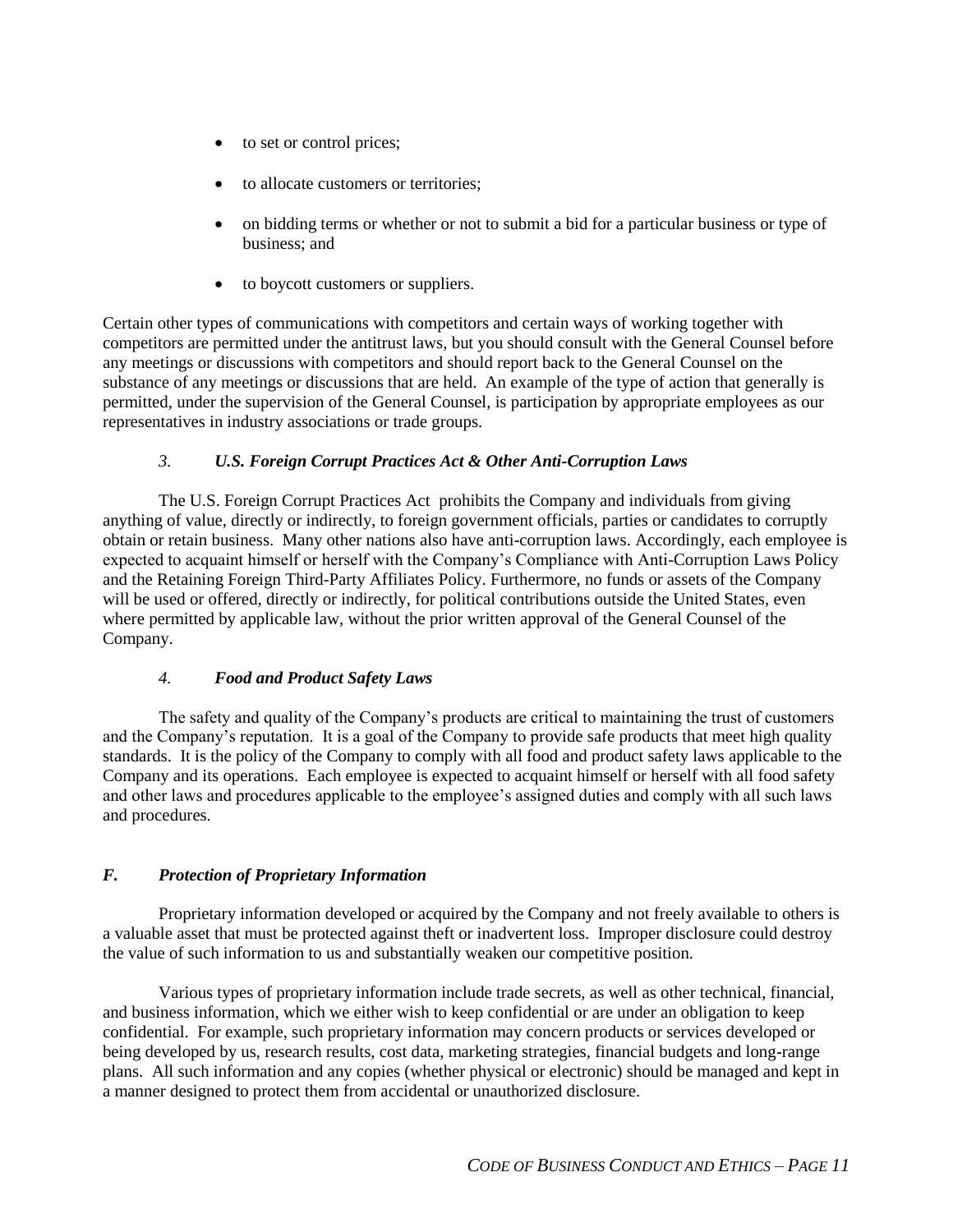For protection of proprietary information, we necessarily rely primarily on the loyalty, integrity, good faith and alertness of our employees. The understanding of this relationship is confirmed by the execution of an acknowledgment in our Employee Handbook containing non-disclosure and confidentiality obligations designed to protect our proprietary information. Upon leaving the Company, the obligation to safeguard our proprietary information continues.

The disclosure of our proprietary information to persons outside the Company must be limited to those who have a strict "need-to-know"; that is, the Company's need for such outside parties to know. Unless the General Counsel has specifically authorized making an exception, no disclosure of proprietary information may be made until the outside party has signed a written Confidentiality Agreement or other similar written agreement, in a form approved by the General Counsel, that imposes an obligation on the outside party to neither disclose nor use the information in an unauthorized manner.

Even within the Company, the disclosure of proprietary information should be limited to those employees who have a need for the information in order to fully perform their jobs.

The General Counsel is available to assist employees in the legal aspects of protecting our proprietary information.

## *G. Corporate Political Activity*

The Company recognizes that, in order for political systems to function properly, participation by citizens in civic and political affairs is a necessary and desirable undertaking. In this regard, it is our policy to encourage employees to participate actively in the political process, to be informed on public issues and on the positions and qualifications of public officials and candidates for public office and to support, through personal financial and other assistance, candidates and parties of their choice. It is our policy to comply fully with applicable laws regulating corporate political activities.

In the United States, the Company may, in accordance with applicable federal, state and local law, establish voluntary political action committees to which employees may contribute and which are independent of any political party, organization or candidate. Contributions may be made from these committees to federal, state and local candidates as permitted by federal and state law.

Employees' contributions to such committees will at all times be absolutely voluntary. Participation or non-participation will have no effect on the employment, promotion or compensation of any employee. Any employee who feels pressured to contribute to any political fund against his/her wishes is urged to report the facts to the General Counsel, Chief Financial Officer or our Chief Human Resources Officer.

In the United States, the Company may make corporate campaign contributions to state or local political parties, political committees or candidates for elective public office in those states where such contributions are legal.

The Company shall not make corporate contributions which assume a second-step transaction which will benefit a party, candidate or committee not otherwise legally permitted to receive corporate funds. In addition, the Company does not pay honoraria to public officials in any country, including federal office holders in the United States. Exceptions may be made on rare occasions for state office holders in the United States where permitted by law and where the recipient appears at an event organized by the Company. Payment of the honoraria must have received the prior written approval of the General Counsel.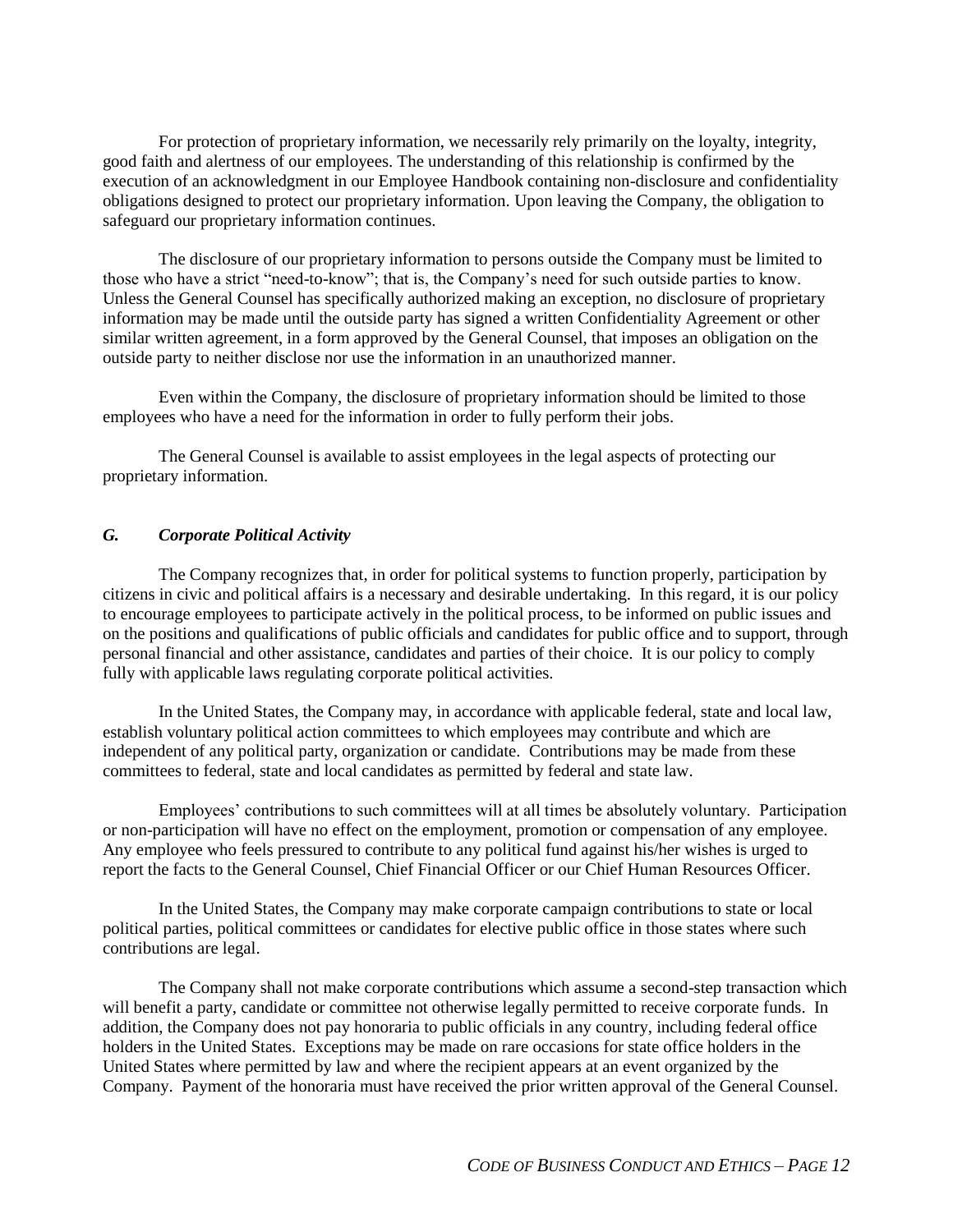Although political contributions by corporations are lawful in some countries, it is our policy not to contribute financially to political parties or candidates outside of the United States under any circumstances.

As a corporate citizen, and consistent with our policies, the Company may also express its views on public issues affecting us, our stockholders or employees or the geographic areas in which we operate. In the United States, the Company may, in accordance with applicable law, (1) express its views on and provide financial assistance in support of or in opposition to public issues and elections such as bond issues, tax proposals, governmental reorganizations, referenda and other propositions, and (2) supply personnel, support and assistance to governmental units or associations. Recommendations for financial or other assistance are to be submitted for review by the General Counsel to determine compliance with applicable law. Such assistance must be approved by the General Counsel and Chief Financial Officer.

It is against our policy, and may also be illegal, for any employee to include, directly or indirectly, any political contribution that the employee may desire to make on the employee's expense account or in any other way which causes the Company to reimburse the employee for that expense. In general, the cost of fundraising tickets for political functions is considered a political contribution. Therefore, including the cost of any such fundraising dinner on an expense account, even if business is, in fact, discussed, is against our policy and possibly illegal.

The political process is highly regulated. You should consult with our General Counsel before doing anything that could be construed as involving us in any political activity.

## *H. Relations with Governmental Bodies and Agencies and their Officials (and Former Officials)*

Doing business with federal, state and local government agencies is subject to specific rules and regulations. These include numerous federal, state and local laws and regulations relating to control of the process of public procurement. Procurement laws and regulations generally have four basic purposes: (1) to obtain the best possible products and services at the best value; (2) to encourage competition based on specifications and evaluation criteria that allow interested suppliers to respond; (3) to eliminate waste, fraud, and abuse; and (4) to promote full and open competition. It is our policy not to engage in any activities that could impair the fairness of governmental procurement processes. All employees involved in business or potential business with a governmental body or agency must know and abide by the specific rules and regulations covering business relations with those public agencies.

All employees must also conduct themselves in a manner that avoids any dealings which might be perceived as attempts to improperly influence public officials in the performance of their official duties and must not attempt to induce government personnel to do anything they are prohibited from doing. As stated in Section II.A. above, this Code of Conduct prohibits offering or making any payment or gift to a government official to influence any discretionary decision by such person in his or her official capacity. Employees should deal with government representatives in an atmosphere of openness. Meetings should generally be scheduled in normal business locations and at normal business hours under circumstances that could not be interpreted to imply concealment.

In addition, there are laws that restrict companies that do business with governmental agencies from hiring as an employee or retaining as a consultant any employees of those and other governmental agencies (other than certain lower-level governmental employees). These laws also prohibit informal arrangements for possible future employment under certain circumstances. Therefore, written clearance must be obtained from the General Counsel before discussing possible future employment by the Company with **any** current government employee (even if the discussion is initiated by the government employee) and before hiring or retaining any former government employee who left the government within the past two years.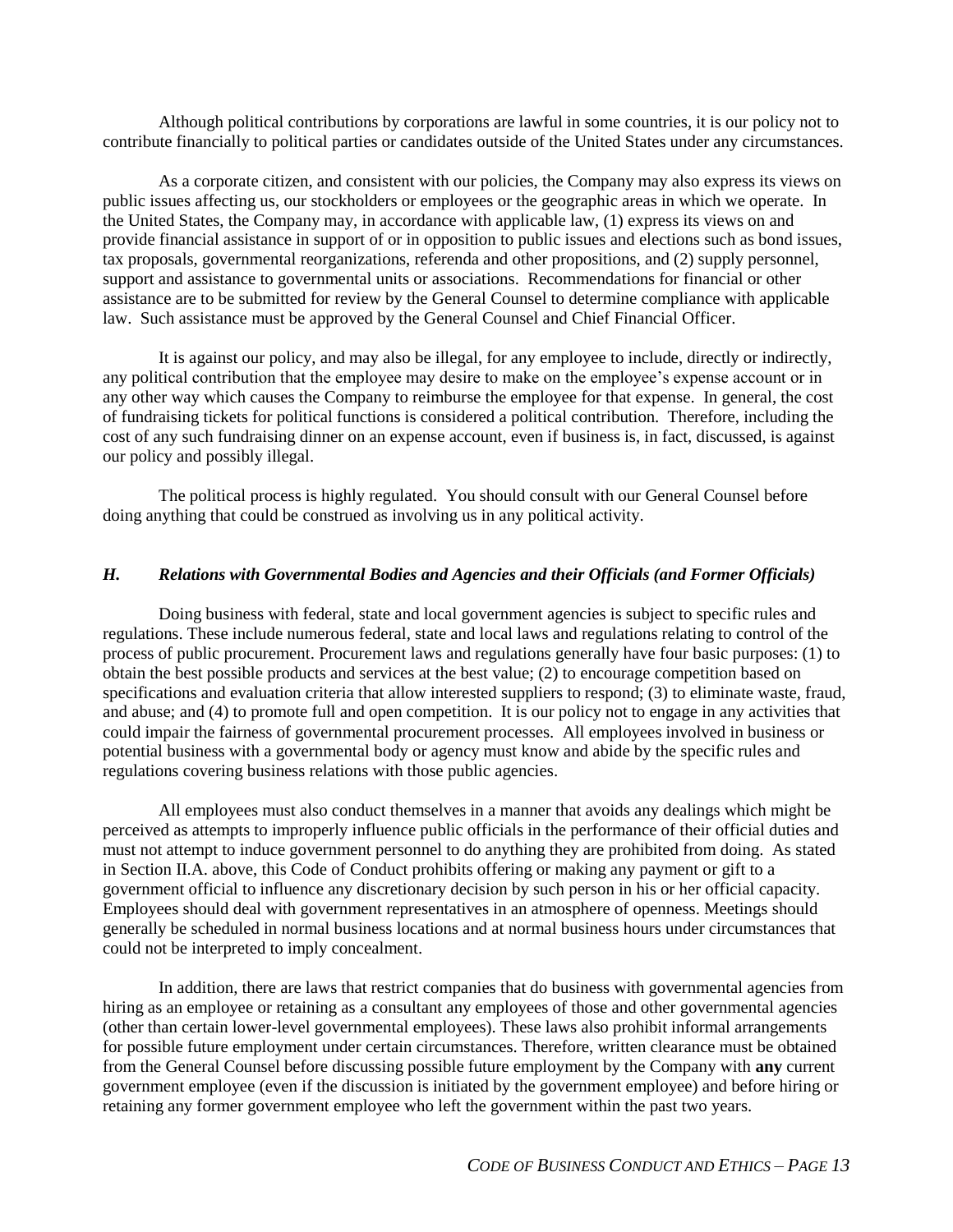The process of doing business with governments and their agencies is highly regulated and any violation of these laws and regulations may subject the Company to criminal prosecution and may have other serious consequences for the Company, both with respect to the specific relationship where the violation occurred as well as in our relationships with other governmental agencies. The General Counsel is available to assist our employees in complying with the rules and regulations applicable to relations with governmental bodies and agencies and their officials.

## *I. Economic Sanctions and Trade Embargoes*

The United States government uses economic sanctions and trade embargoes to further various foreign policy and national security objectives. It is our policy to abide by the terms of all economic sanctions or trade embargoes that the United States has adopted, whether they apply to foreign countries, political organizations or particular foreign individuals and entities. Inquiries regarding whether a transaction on behalf of the Company complies with applicable sanction and trade embargo programs should be referred to the General Counsel. In addition, inquiries regarding any available exemptions that the Company may wish to seek in specific cases, if permitted under applicable law or regulation, should be referred to the General Counsel.

## *J. Special Ethical Responsibilities for Employees with Financial Reporting or Accounting Responsibilities*

As a public company it is of critical importance that our filings with the Securities and Exchange Commission be accurate and timely. Depending on their position with the Company, employees may be called upon to provide information to assure that our public reports are complete, fair and understandable. We expect all of our personnel to take this responsibility very seriously and to provide prompt and accurate answers to inquiries related to our public disclosure requirements.

The Finance Department bears a special responsibility for promoting integrity throughout the organization, with responsibilities to stakeholders both inside and outside of The Chefs' Warehouse, Inc. The Chief Executive Officer, Chief Financial Officer and Finance Department personnel have a special role both to adhere to these principles themselves and also to ensure that a culture exists throughout the Company as a whole that ensures the fair and timely reporting of our financial results and condition.

Because of this special role, the Chief Executive Officer, Chief Financial Officer and all the members of the Company's Finance Department are bound by the following Financial Responsibility Code of Ethics, and by their receipt of this Code of Conduct, each agrees that he or she will:

- Act with honesty and integrity, avoiding actual or apparent conflicts of interest in personal and professional relationships.
- Provide information that is accurate, complete, objective, relevant, timely and understandable to ensure full, fair, accurate, timely, and understandable disclosure in reports and documents that the Company files with, or submits to, government agencies and in other public communications.
- Comply with rules and regulations of federal, state, provincial and local governments, and other appropriate private and public regulatory agencies.
- Act in good faith, responsibly, with due care, competence and diligence, without misrepresenting material facts or allowing one's independent judgment to be subordinated.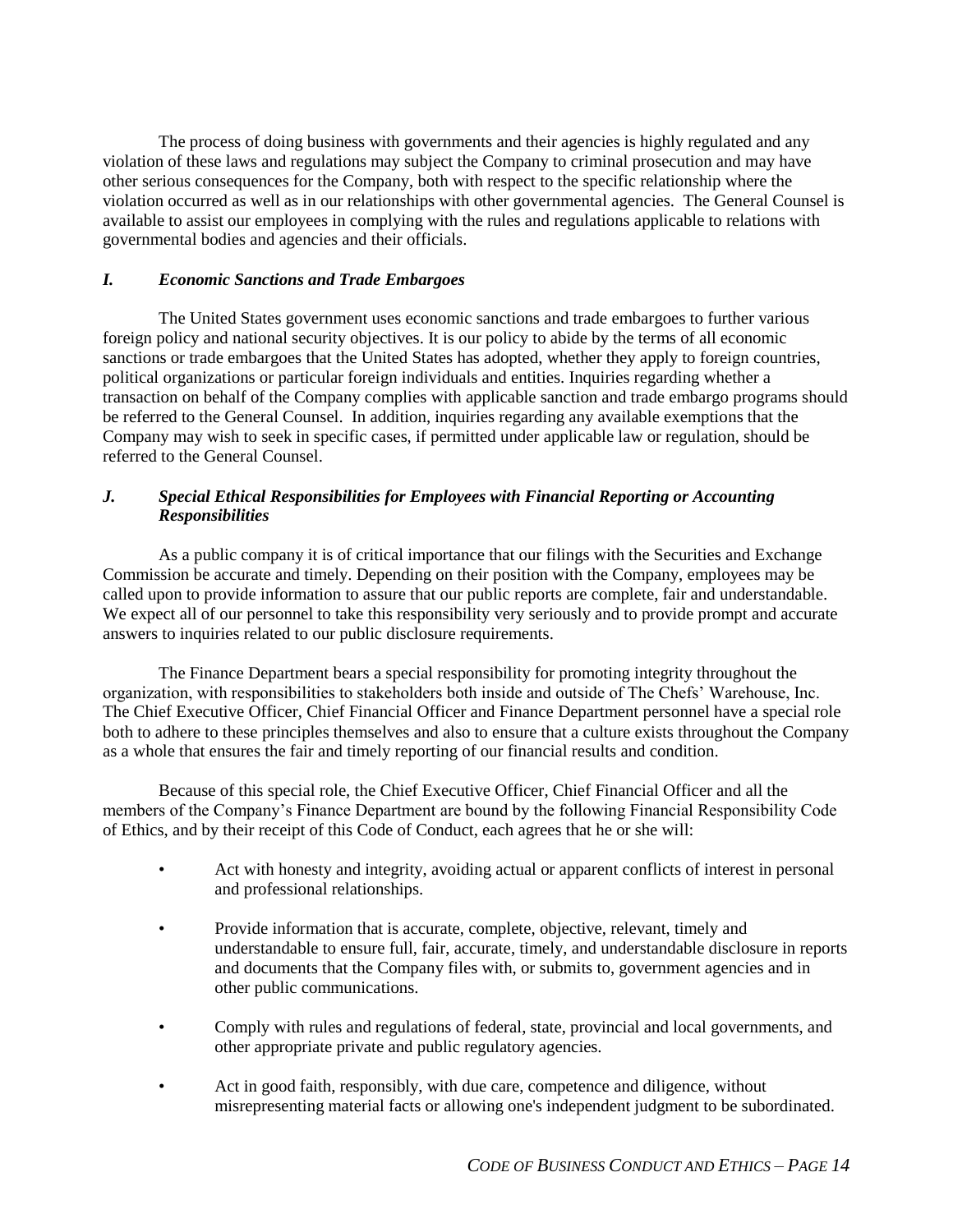- Respect the confidentiality of information acquired in the course of one's work except when authorized or otherwise legally obligated to disclose. Confidential information acquired in the course of one's work will not be used for personal advantage.
- Share knowledge and maintain skills important and relevant to stakeholders' needs.
- Proactively promote and be an example of ethical behavior as a responsible partner among peers, in the work environment and the community.
- Achieve responsible use of and control over all assets and resources employed or entrusted.
- Promptly report to the General Counsel and/or the Chairman of the Company's Audit Committee any conduct that the individual believes to be a violation of law or business ethics or of any provision of the Code of Conduct, including any transaction or relationship that reasonably could be expected to give rise to such a conflict.

\_\_\_\_\_\_\_\_\_\_\_\_\_\_\_\_\_\_\_\_\_\_\_\_\_\_\_\_\_\_\_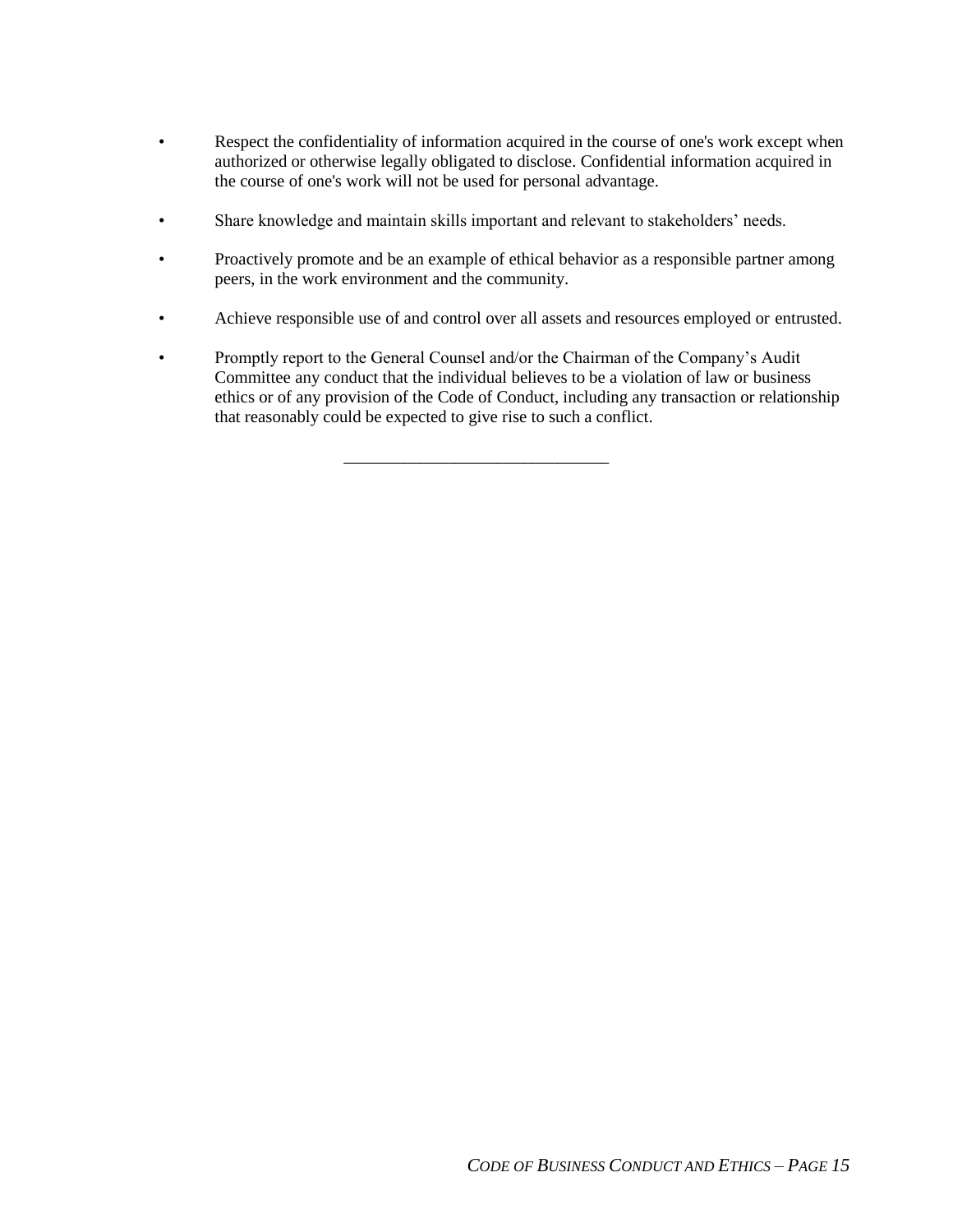## **III. COMPLIANCE AND ENFORCEMENT**

#### *A. Certification*

We may require certification, from time to time, from some or all of our employees regarding their compliance with this Code of Conduct, including their compliance with respect to disclosure requirements set forth in Section II.B above for conflicts of interest. We rely on the accuracy and completeness of these certifications. If you are asked to provide a certification, please make sure to complete the form truthfully and carefully and sign and return it promptly.

## *B. Reporting Violations of this Code of Conduct*

## *1. Reporting known or suspected violations of this Code of Conduct or any legal or ethical obligations is the responsibility of every employee.*

If you suspect or believe that another employee (including part-time and temporary employees), consultant or contract worker, or one of our business units is violating the law or our policies or is engaging in activities on our behalf that otherwise could damage our reputation, you must report this to the General Counsel, Chief Financial Officer or our Chief Human Resources Officer. In addition, you are encouraged to raise any other issues or concerns you may have relating to compliance matters and ethical business practices, whether or not specifically addressed in our formal policies. **Do not assume that "senior management already knows" or that someone else will make the report.** Your supervisor or our Chief Human Resources Officer can help you make the report.

All reports shall be treated confidentially to the extent possible consistent with fair and rigorous enforcement of this Code of Conduct; however, in the course of any investigation, the Company may find it necessary to share information with others on a "need to know" basis. We understand that you may find it difficult to report suspected violations by those you work with; however, we must take steps to prevent and detect criminal or unethical conduct in order to avoid jeopardizing the welfare of the Company and all of its employees, customers and investors. Please note that you should not conduct your own investigation of any suspected violation without the prior authorization by the General Counsel. Instead, immediately report your suspicions to the General Counsel, Chief Financial Officer or our Chief Human Resources Officer.

## *2. You may make reports anonymously if you choose to do so.*

You may also make anonymous reports by writing to the General Counsel. Anonymous reports should be factual instead of speculative or conclusory and should contain as much specific information as possible to allow the person investigating the report to adequately assess the nature, extent and urgency of the situation. Employees should realize that if an anonymous report cannot be properly investigated without additional information, we may have to close the matter for lack of sufficient information.

## *3. Non-Retaliation Policy*

Our commitment to conducting business in accordance with legal and ethical obligations requires an environment that allows employees to report known or suspected violations without fear of retaliation or retribution. No employee should be discouraged from using any available channel to raise his or her concerns. It is our intent to foster an environment where employees will choose whichever method they are most comfortable with to communicate their concerns.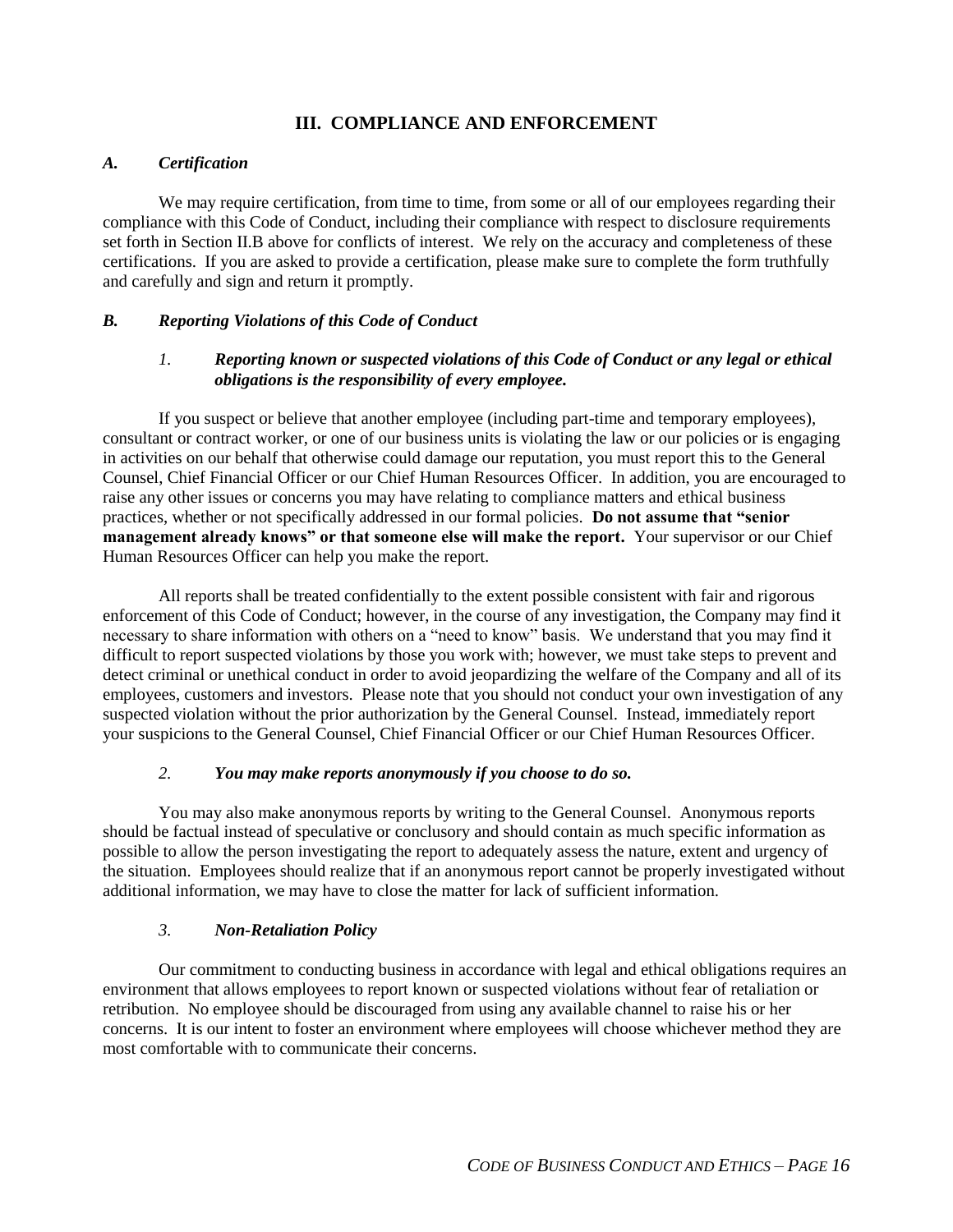## *NON-RETALIATION POLICY*

*We are committed to providing a workplace conducive to open discussions of our business practices. It is our policy to protect employees who make reports, in good faith, of potential violations of our Code of Business Conduct and Ethics, the policies in our Employee Handbook, other Company policies or applicable*  law. In addition, it is our policy to comply with all applicable laws that protect employees against unlawful *discrimination or retaliation by their employer as a result of their lawfully reporting information regarding corporate fraud or other violations of law by the Company or its employees. For purposes of this Code of Conduct, "retaliation" means any discharge, demotion, suspension, threatening, harassment, directly or indirectly, or other discrimination against an employee in the terms or conditions of his or her employment because of any such person's good-faith reporting of alleged violations or concerns or participation in good faith in any investigation of any such alleged violation or concern.*

*Any employee who retaliates against another employee for reporting problems will be subject to disciplinary action, which may include termination of employment. If an employee believes that he or she has been subjected to any action that violates this Non-Retaliation Policy, he or she should report that action to the General Counsel, the Chief Financial Officer or our Chief Human Resources Officer. This Non-Retaliation Policy applies even if an allegation that was made in good faith ultimately turns out to be groundless. However, employees who file reports or provide evidence that they know to be false or without a good faith belief in the truth of such information will not be protected by this Non-Retaliation Policy and may be subject to disciplinary action, including termination of their employment.*

## *C. General Counsel*

The Board of Directors has appointed the General Counsel to assist in the implementation of this Code of Conduct. The current General Counsel is Alexandros Aldous. He can be reached at (203) 894- 1345 x10211. You may also reach him by e-mail at aaldous@chefswarehouse.com.

## *D. Amendments, Waivers and Interpretations*

While many of the policies set forth in this Code of Conduct must be strictly adhered to and no exceptions allowed, in other cases, some waivers or exceptions may be possible. For example, a minor conflict of interest can sometimes be resolved simply by disclosing the possible conflict to all interested parties and making sure the person with the conflict is not involved in decision-making in areas of conflict.

Any employee who believes that an exception to any of these policies is appropriate in his or her case should contact his or her immediate supervisor first. If the immediate supervisor agrees that an exception is appropriate, you should contact the General Counsel, who will coordinate seeking the approval of the Board of Directors. Any waiver of a violation of such policies by an employee of the Company must be approved only through actions of disinterested members of the Company's Board of Directors and will be publicly disclosed by the Company as required by law and the listing standards of The NASDAQ Stock Market.

The Board of Directors has delegated to the General Counsel responsibility for interpreting and applying this Code of Conduct to specific situations in which questions may arise and granting any waivers.

This Code of Conduct may be amended by action of the General Counsel or the Board of Directors.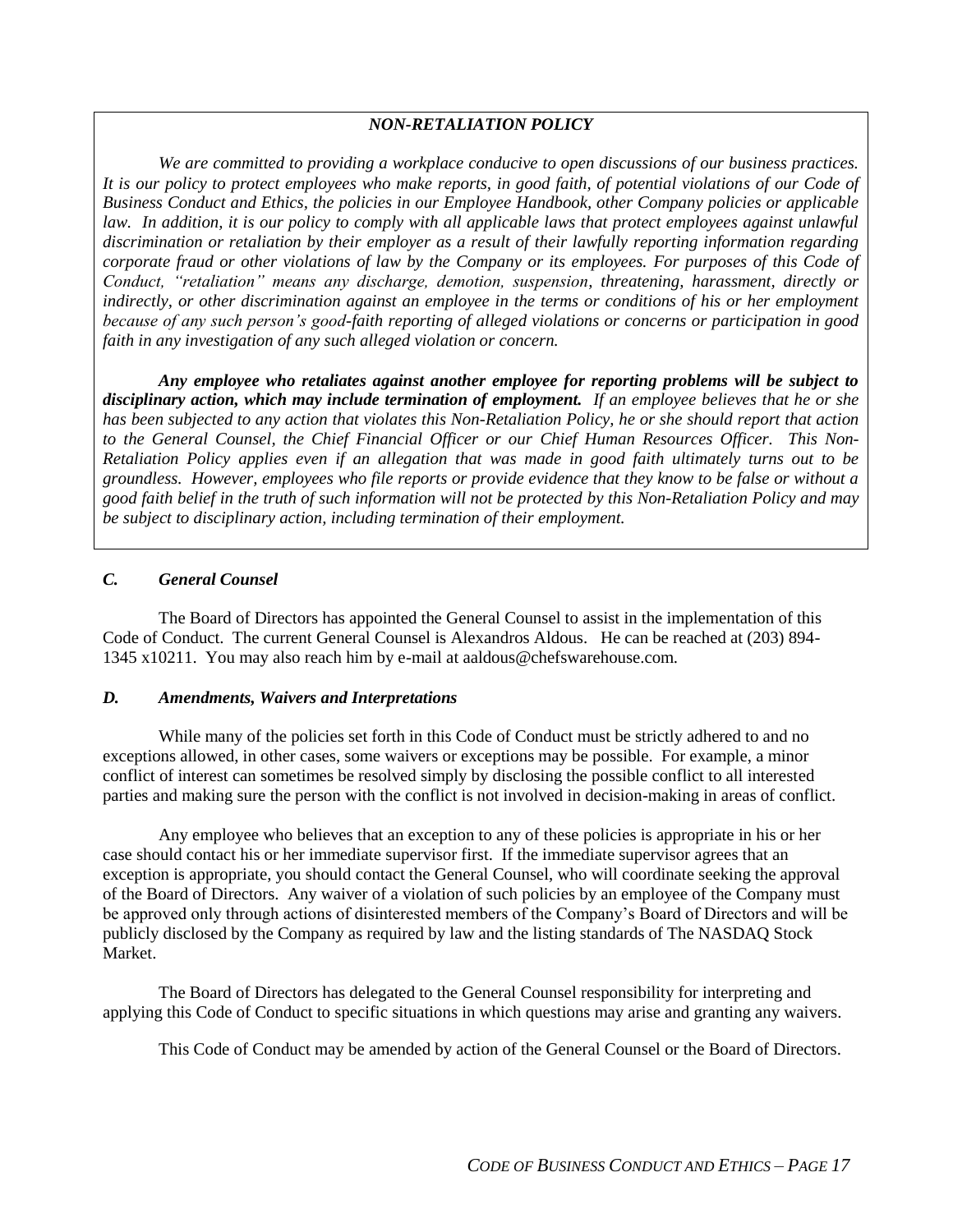## *E. Investigation of Suspected Violations*

The Company's policy allows the use of any lawful method of investigation that the Company deems necessary to determine whether a person has violated applicable law, this Code of Conduct or other policies of the Company or has otherwise engaged in conduct that interferes or adversely affects the Company's business. All employees are expected to cooperate in the investigation of any such alleged violation. It is imperative, however, that even a preliminary investigation of any suspected violation NOT be conducted without consulting with or seeking the assistance and guidance of the General Counsel. Following the completion of the investigation, appropriate members of senior management will determine appropriate action.

## *F. Disciplinary Actions*

Violations of this Code of Conduct will result in disciplinary action, which may include termination, reprimands, warnings, suspensions with or without pay, demotions or salary reductions. Violators may also be subject to civil or criminal prosecution. Disciplinary actions may also extend to a violator's manager if we determine that the violation involved the participation of the manager or resulted from the manager's lack of diligence in enforcing compliance with this Code of Conduct.

We will document disciplinary actions taken against our personnel for violations of this Code of Conduct. Such documentation will be included in the individual's personnel files. In reviewing the appropriate disciplinary action imposed for a violation of this Code of Conduct, senior management shall take into account the following factors:

- the nature of the violation and the ramifications of the violation to the Company;
- whether the individual was directly or indirectly involved in the violation;
- whether the violation was willful or unintentional;
- whether the violation represented an isolated occurrence or a pattern of conduct;
- whether the individual in question reported the violation;
- whether the individual withheld relevant or material information concerning the violation;
- the degree to which the individual cooperated with the investigation;
- if the violation consisted of the failure to supervise another individual who violated this Code of Conduct, the extent to which the circumstances reflect inadequate supervision or lack of due diligence;
- if the violation consisted of retaliation against another individual for reporting a violation or cooperating with an investigation, the nature of such retaliation; and

\_\_\_\_\_\_\_\_\_\_\_\_\_\_\_\_\_\_\_\_\_\_\_\_\_\_\_\_\_\_\_\_\_\_\_\_\_\_\_\_\_\_\_\_\_\_\_\_\_\_\_\_\_\_

• the individual's past violations, if any.

**As adopted by the Board of Directors on February 17, 2016.**